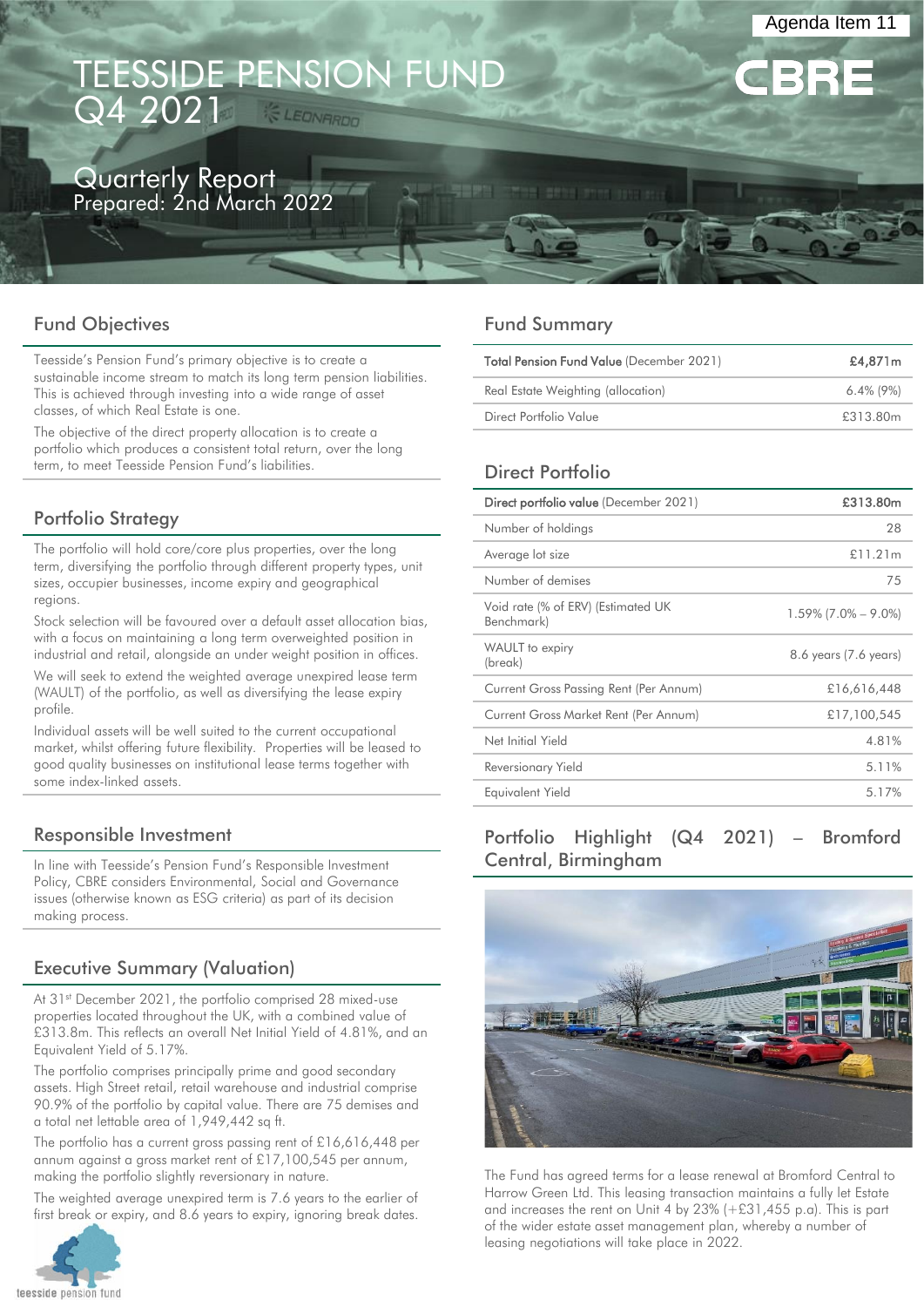# UK Economic Commentary (Prepared before the Ukraine Crisis)

- UK GDP is estimated to have increased by 1.0% in Q4 2021, following a downwardly revised 1.0% increase in Q3 2021. This takes the level of quarterly GDP to 0.4% below its pre-pandemic (Q4 2019) level.
- Retail sales volumes rose by 1.9% in January 2022 following a fall of 4.0% in December 2021; sales volumes were 3.6% above their pre-pandemic February 2020 levels.
- The proportion of retail sales online fell to 25.3% in January 2022, its lowest proportion since March 2020, continuing a broad downward trend since its peak in February 2021 (36.5%); despite its downward trend, the percentage of retail sales made online was still higher than pre-pandemic (19.8% in February 2020).
- The UK Employment Rate increased by 0.1 percentage points to 75.5% in Q4 2021; The Unemployment Rate decreased by 0.2 percentage points to 4.1%.
- The number of job vacancies in the three months to January 2022 rose to a new record of 1,298,300, an increase of 513,700 from its pre-pandemic January to March 2020 level.
- Growth in average total pay (including bonuses) was 4.3% and growth in regular pay (excluding bonuses) was 3.7% among employees in the three months to December 2021. In real terms (adjusting for inflation), total and regular pay fell on the year at -0.1% for total pay and -0.8% for regular pay.
- Looking forward, CBRE forecast UK GDP growth of 4.6% in 2022. The biggest risks to outlook are the rising cost of energy prices and the ensuing real income squeeze, which may act as a significant drag on consumer spending; particularly in the second half of the year.
- The Bank of England increased the Base Rate to 0.5% in February 2022. CBRE's base case is that short term interest rates will continue rising throughout 2022 broadly in line with current market pricing. This would see the Base Rate return to 1% by the end of the year.

# UK Real Estate Market Commentary

- Year on year total returns for All UK Property grew by 19.9% (13.8%\* capital return, 5.4%\* income return) for the period Q4 2020 to Q4 2021\*\*. This total returns figure is above the 5 year average and marks a strong bounce back after the negative returns recorded during 2020.
- The quarterly total return for All UK Property for Q4 2021 was recorded at 8.3% (7.0% capital return, 1.2% income return).
- Industrials total returns were 15.0% over Q4 2021 (13.9% capital return, 1.0% income return).
- Rental values for All UK Property increased by 1.6% over the fourth quarter of 2021. This figure was largely pulled up by the 4.1% rise in values in the Industrial sector. Both Office and Retail sector rents rose marginally by 0.2% over the quarter.
- In  $Q4$ , the investment transactions in the UK commercial real estate market totalled £22.0bn, the highest ever total for a single quarter in the UK. This brought annual volumes to £61.4bn for 2021.
- Central London Office volumes reached £10.0bn in 2021, up from £7.6bn in 2020. Over the year, two thirds of volumes in this market were attributed to overseas investors, with North American investors responsible for £2.6bn, European investors for £2.3bn and Asian investors for £1.1bn.
- For offices outside of Central London, investment totalled £8.6bn in 2021, the highest total since 2018. 35% of this volume was invested in the London Metropolitan & South East markets, 27% in major regional cities, 25% in other regional offices, and 13% in nationwide office portfolios.
- In 2021, £6.4bn transacted in the Retail real estate market, rising from £4.4bn in 2020. The largest deal in 2021 was the £378m sale of Topshop's former flagship store on Oxford Street to IKEA.
- Industrial volumes reached an all-time high in 2021, with £16.5bn transacting. Since 2020, £100m+ deals accounted for 44% of the total volume in this market, a sharp increase on the 21% of industrial volumes that were attributed to £100m+ between 2010-2019.
	- \* Return figures will not always sum due to separate compound calculations
		- \*\* Based on CBRE Monthly Index, all property total returns Dec 2021

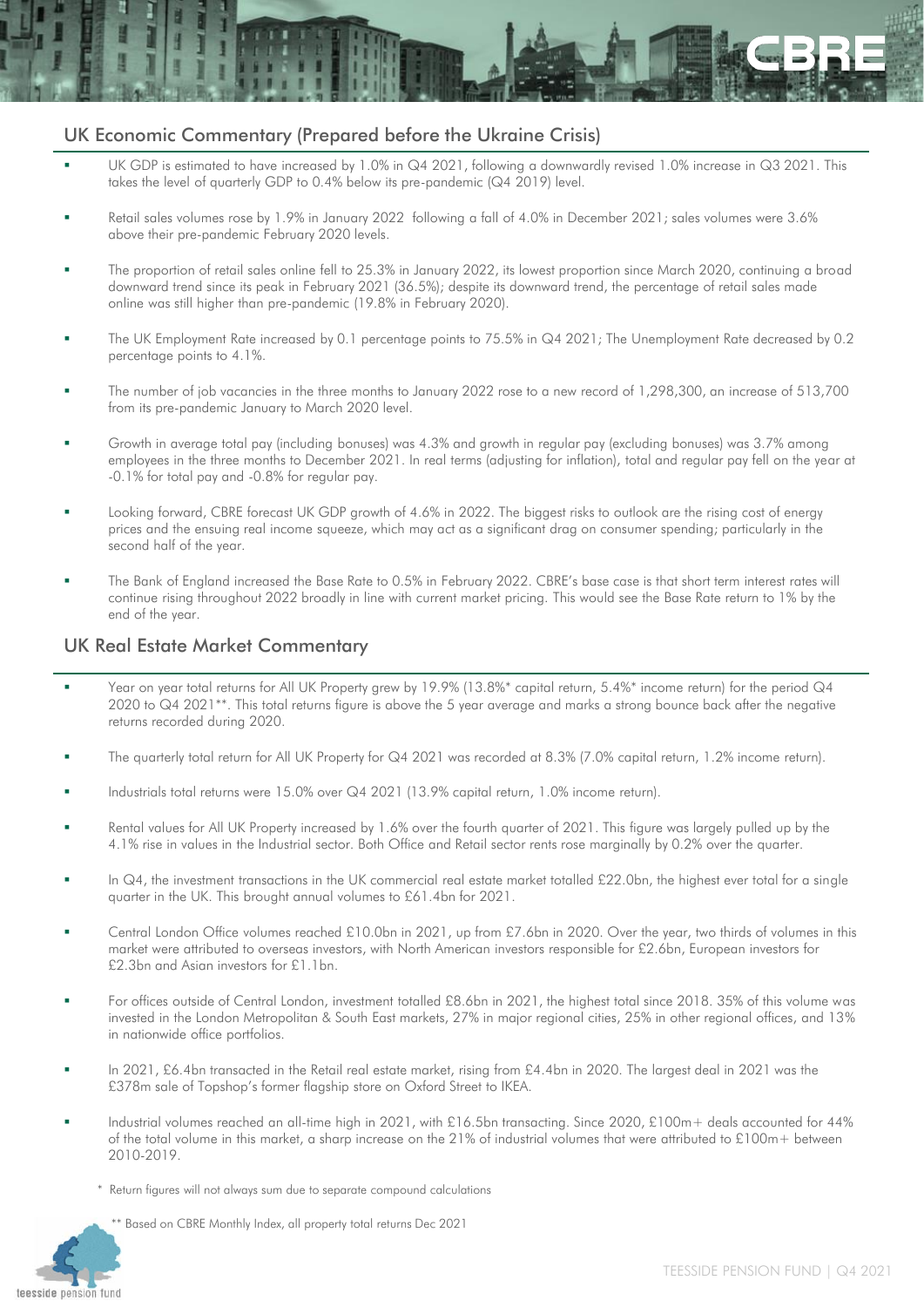#### **Investments**

#### Sales

No sales this period.

#### Acquisitions

No acquisitions this period.

# Direct Portfolio Analysis

| Top Ten Holdings (by Capital Value) |                                 |                    |              |                       |  |  |  |
|-------------------------------------|---------------------------------|--------------------|--------------|-----------------------|--|--|--|
| No.                                 | Asset                           | Sector             | Value        | % of Direct Portfolio |  |  |  |
|                                     | <b>THORNE - Capitol Park</b>    | Industrial         | £36,400,000  | 11.6%                 |  |  |  |
| 2                                   | GATESHEAD - Team Valley         | Industrial         | £23,600,000  | 7.5%                  |  |  |  |
| 3                                   | PARK ROYAL - Minerva Road       | Industrial         | £20,700,000  | 6.6%                  |  |  |  |
| 4                                   | BIRMINGHAM - Bromford Central   | Industrial         | £20,250,000  | 6.5%                  |  |  |  |
| 5                                   | LUTTERWORTH - Magna Park        | Industrial         | £19,300,000  | 6.2%                  |  |  |  |
| 6                                   | <b>RUGBY - Valley Park</b>      | Industrial         | £18,200,000  | 5.8%                  |  |  |  |
| 7                                   | PARK ROYAL - Coronation Road    | Industrial         | £17,200,000  | 5.5%                  |  |  |  |
| 8                                   | STOW-ON-THE-WOLD - Fosse Way    | Supermarket        | £15,350,000  | 4.9%                  |  |  |  |
| 9                                   | SWADLINCOTE - William Nadin Way | Industrial         | £14,000,000  | 4.5%                  |  |  |  |
| 10                                  | EXETER - H&M High Street        | High Street Retail | £13,100,000  | 4.2%                  |  |  |  |
|                                     |                                 | Total              | £198,100,000 | 63.1%                 |  |  |  |

We will seek to extend the weighted average unexpired lease term (WAULT) of the portfolio, as well as diversifying the lease expiry profile.

In addition to recommendations on industrial purchases, we may also recommend alternative and long-let investments that offer good covenants, attractive yields and long unexpired terms; these may include hotels, car showrooms, healthcare, leisure, supermarkets and student housing.

Set against a backdrop of low economic growth, we will seek to make purchases where both occupational and investment supply and demand conditions are strong. This will ensure that purchases are accretive to the portfolio's performance.

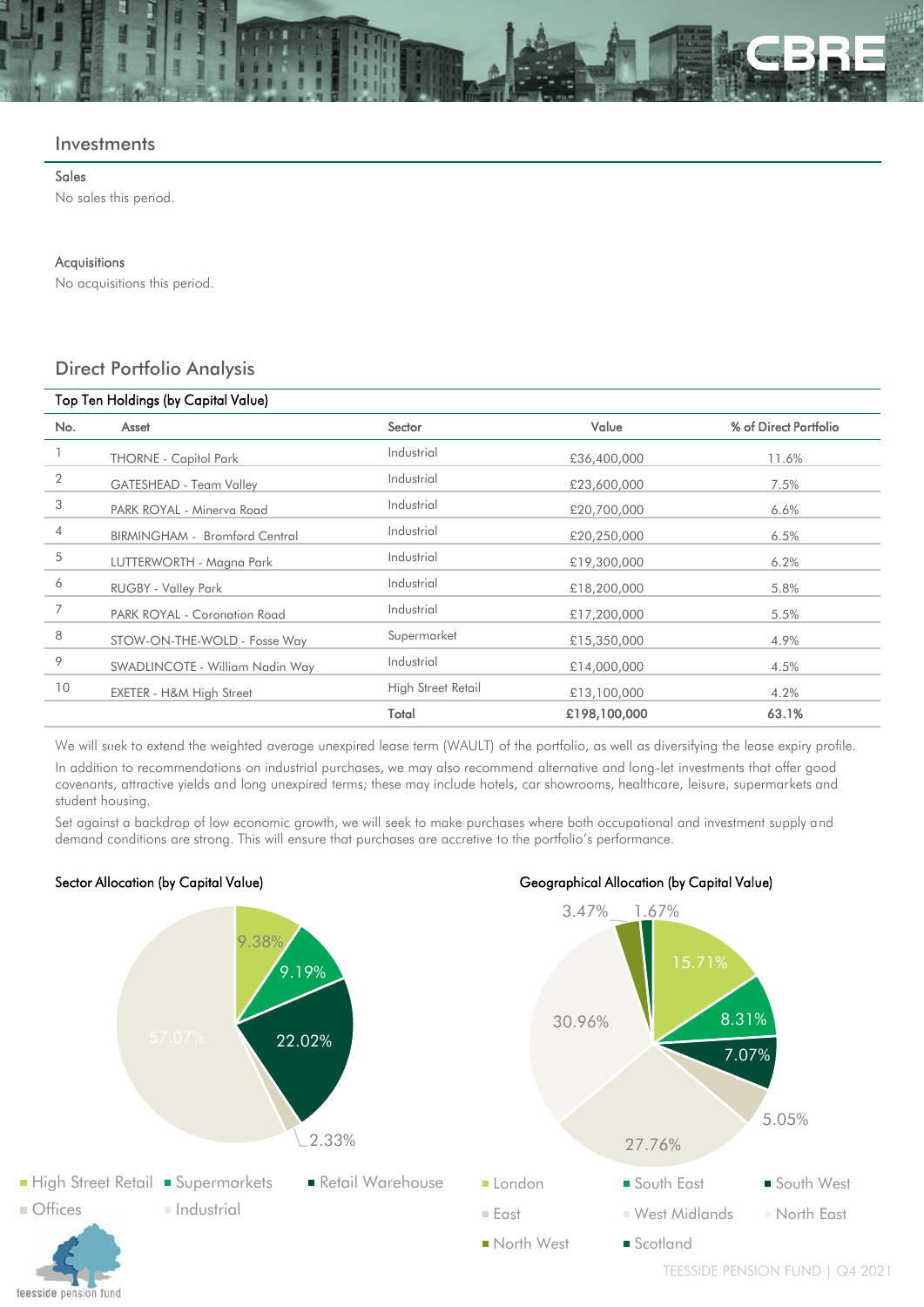# Direct Portfolio Analysis (continued)

### Top Ten Tenants (by Contracted Income)

The portfolio currently has 75 different demises let to 61 tenants. The largest tenant is Omega Plc which accounts for c.8.3% of the annual contracted income. Experian currently lists Omega as representing a "Very Low Risk" of business failure.

As a significant portion of the portfolio income will be from the top ten tenants, we will monitor their covenant strength and flag any potential issues. This is particularly relevant at the current time as the Covid-19 pandemic is putting increased pressure on all businesses. Our most recent assessment shows that all of these tenants are classed as having a "low risk" of business failure.

#### Top Ten Tenants (by Contracted Rent)

| #              | Tenant                         | Sector       | Number of Leases | Contracted Rent p.a. | % of Portfolio Rent | <b>Risk Rating (Experian)</b> |  |
|----------------|--------------------------------|--------------|------------------|----------------------|---------------------|-------------------------------|--|
|                | Omega Plc                      | Industrial   |                  | £1,413,690           | 8.3%                | Very Low Risk                 |  |
| $\overline{2}$ | Royal Mail Group<br>Limited    | Industrial   |                  | £1,040,000           | 5.9%                | Very Low Risk                 |  |
| 3              | $B&Q$ plc                      | Retail       | $\overline{2}$   | £997,000             | 5.9%                | Very Low Risk                 |  |
| 4              | Unipart Logistics<br>Limited   | Industrial   |                  | £868,635             | 5.1%                | Very Low Risk                 |  |
| 5              | <b>B&amp;M Retail Limited</b>  | Retail       | 3                | £863,400             | 5.1%                | Very Low Risk                 |  |
| 6              | Libra Textiles                 | Retail       |                  | £850,000             | 5.0%                | Very Low Risk                 |  |
| 7              | <b>Brunel Healthcare</b>       | Industrial   |                  | £843,761             | 5.0%                | Very Low Risk                 |  |
| 8              | <b>ASDA Stores</b><br>Limited  | Industrial   |                  | £755,000             | 4.4%                | Very Low Risk                 |  |
| 9              | H&M                            | Retail       |                  | £740,000             | 4.3%                | Very Low Risk                 |  |
| 10             | <b>Tesco Stores</b><br>Limited | Supermarkets |                  | £737,823             | 4.3%                |                               |  |
|                |                                |              | Total            | £9,069,309           | 53.5%               |                               |  |

# Key Lease Expiries / Income Risk

There is a focus to mitigate against lease expiry risk, by either purchasing properties where the lease expiry profile does not match that of the portfolio, or through active asset management. The graph below identifies the years where more than 10% of the portfolio income is due to expire.



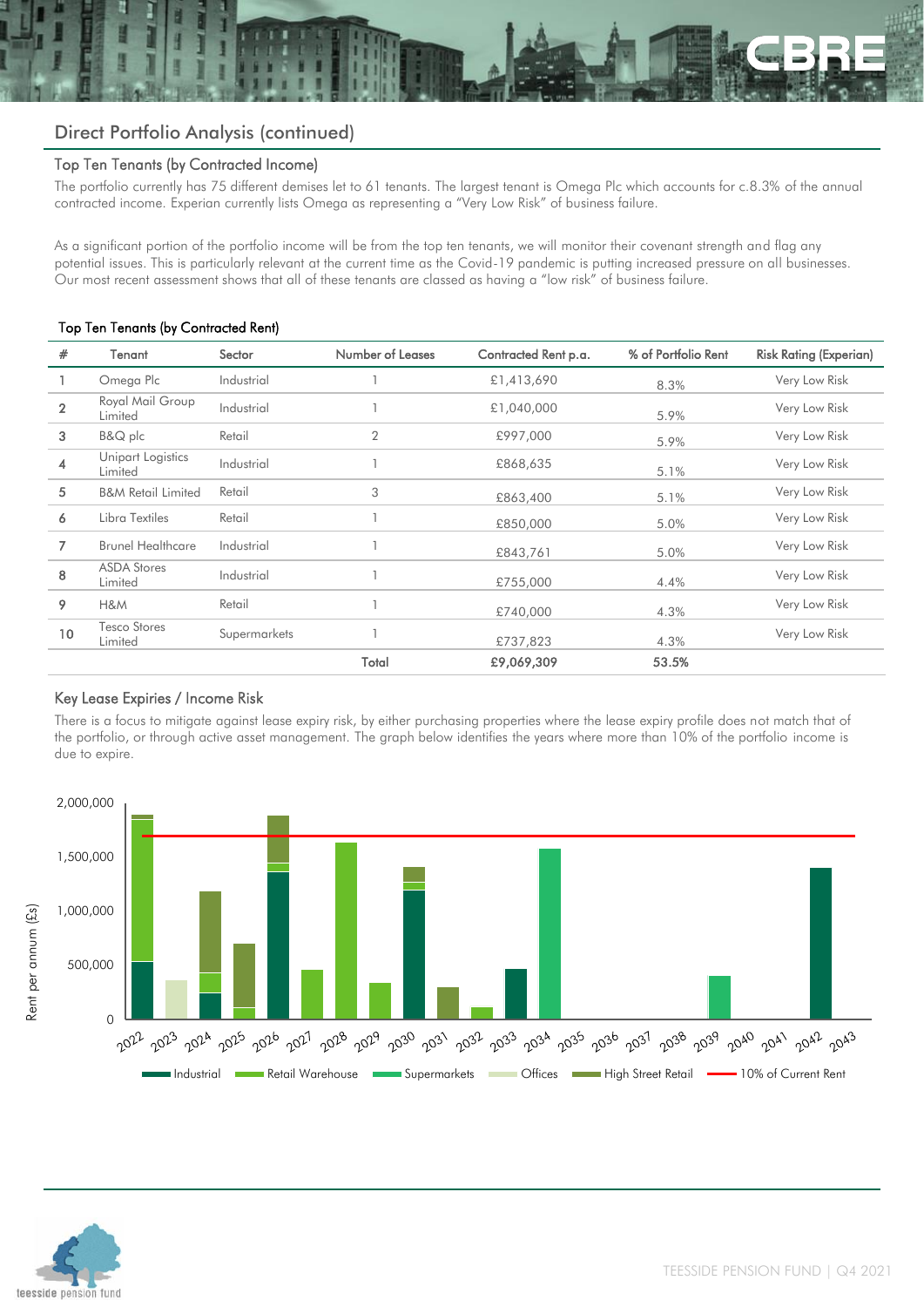

# Investment Management Update

We continue to seek long-let institutional stock in a range of sectors, primarily industrial, retail warehousing and supermarket sectors to deliver the secure index linked income streams identified within the Fund's strategy. Whilst many of these have not progressed quickly we are optimistic that we may gain traction over the next few weeks as investors begin to consider their post pandemic strategies. TPF's requirement has been articulated to the investment market and we are receiving a substantial number of investment ideas each week.

# Asset Management Update

# Unit H, Congleton – February 2022

The Fund has agreed terms with Pure Gym for a new 15-year lease reflecting £14.90 psf, a 10% increase on the Retail Unit's estimated rental value.

# Harrow Green, Bromford Central – February 2022

The Fund has agreed terms with Harrow Green for a 10-year reversionary lease with 3-months rent-free at £7.25 psf, a 23% rental uplift on the previous passing rent.

#### Royal Mail, Gateshead – February 2022

The Fund has instructed a rent review surveyor to settle the September 2020 outstanding rent review.

#### Pets at Home, Arbroath – October 2021

The Fund has agreed terms with Pets at Home for a 5-year reversionary lease reflecting £12.00 psf, a 5% increase in the Retail Park's estimated rental value.

#### Unipart, Rugby – August 2021

The Fund has instructed a rent review surveyor to settle the October 2021 rent review. An uplift in the passing rent is anticipated to be agreed.

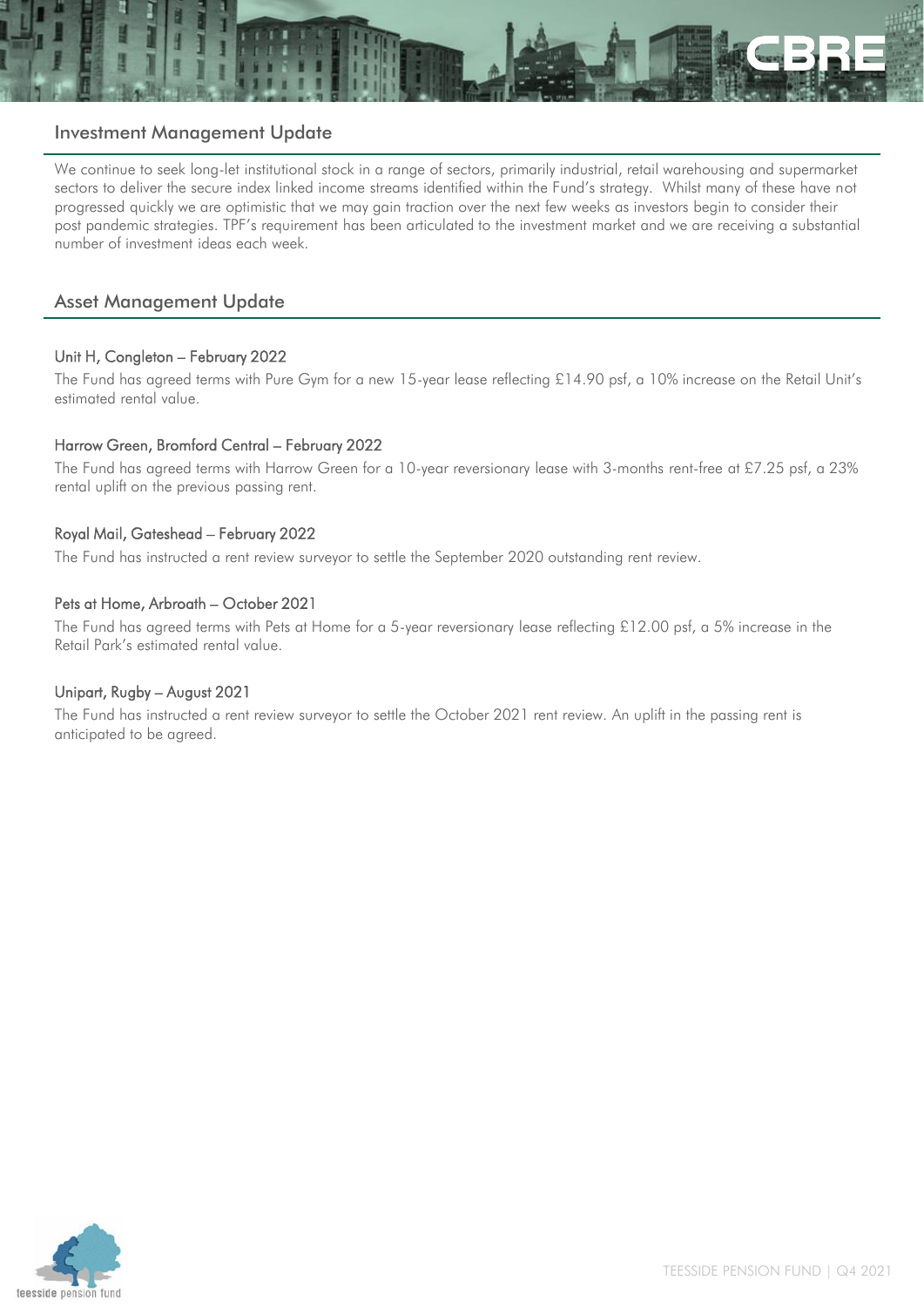

# Portfolio Arrears Update - 28<sup>th</sup> February 2022

|                                                  |                    |                    | <b>Targets</b>      | 92.00%    | 96.00%               | 98.00%    | 99.00%    |                                                                   |  |
|--------------------------------------------------|--------------------|--------------------|---------------------|-----------|----------------------|-----------|-----------|-------------------------------------------------------------------|--|
|                                                  |                    |                    | <b>Quarter Date</b> | Week 1    | Week 2               | Week 3    | Week 4    |                                                                   |  |
|                                                  |                    |                    | up to and           | up to and | up to and            | up to and | up to and | <b>Payment</b>                                                    |  |
|                                                  | <b>Rent Due 25</b> | <b>Collectable</b> | including           | including | including            | including | including | after                                                             |  |
|                                                  | <b>December</b>    | Rent               | 25/12/2021          |           |                      |           |           | 01/01/2022 08/01/2022 15/01/2022 22/01/2022 22/01/2022 Difference |  |
|                                                  | 4,340,850.23       | 4.340.850.23       | 2.930.760.79        |           | 17.799.55 299.972.37 |           |           | 55.089.76 300.123.80 489.101.36 248.002.60                        |  |
| Non Collectable Total                            |                    | 0.00               |                     |           |                      |           |           |                                                                   |  |
| <b>Collections Including</b>                     |                    |                    | 67.52%              | 67.93%    | 74.84%               | 76.11%    | 83.02%    | 94.29%                                                            |  |
| non collectables                                 |                    |                    |                     |           |                      |           |           |                                                                   |  |
| <b>Collections Excluding</b><br>non collectables |                    |                    | 67.52%              | 67.93%    | 74.84%               | 76.11%    | 83.02%    | 94.29%                                                            |  |

The rent collection across the entire portfolio in the previous three quarters has reflected the following. December 2021 – 94.3% September 2021 – 97.8% June 2021 – 95.6%

#### The total Collectable Arrears on the entire portfolio is £1,012,720 as at 28<sup>th</sup> February 2022 (£1,892,102 as of 22nd November 2021 and £2,066,000 as at September 2021).

#### The Collectable Arrears exclude the following:

- Tenants that are insolvent (99p Stores Limited and Peacocks Stores Limited at Cirencester, Laura Ashley Ltd and Homestyle Group Operations Ltd at Congleton).
- Tenants that have overall credit balances on their accounts
- Tenants with recent charges raised within the last month

Below, is a summary of the top ten tenants with the greatest arrears, accounting for 79.5% (£804,630) of the total collectable arrears:

Nuffield Health (Guildford) – Total arrears of £243,716 (24.1% of collectable arrears) (£310,000 as at November 2021). Nuffield continue to pay their quarterly rent on a monthly basis but have missed a number of payments. In 2021 they paid one third for September, and two-thirds of the June quarter's rent. In 2020 they paid nothing towards their June rent and only paid one-third of December's rent. They also have service charge and insurance outstanding. Our Accounts Team are in regular dialogue with this tenant.

Saint Gobain Building Distribution Limited (Bromford Central) – Total arrears of £141,120 (13.9% of the collectable arrears). These arrears are spread across their two leases and relate mainly to a backdated rental uplift. We are liaising with the tenant over payment.

Matalan Retail Limited (Northwich) – Total arrears of £87,945 (8.7% of the collectable arrears). These arrears relate mainly to the March 2021 quarter's rent. The tenant has an agreed payment plan of £12,500, which they are meeting, and this will be repaid by 1st September 2022.

Shoe Zone Retail Ltd (Congleton) – Total arrears of £75,598 (7.5% of the collectable arrears). The majority of this tenant's arrears relate to the December 2020, June 2021 and September 2021 quarter's rent and service charge, which the tenant has not yet paid anything towards.

B&Q Plc (Arbroath) - Total arrears of £56,247 (5.6% of the collectable arrears). This relates to service charge arrears. B&Q appear to have queries and we are working to establish what these relate to.

Pizza Hut (Ipswich) - Total arrears of £54,669 (5.4% of the collectable arrears). Current rents are being paid and this relates to the period of insolvency. This account requires a full reconciliation, which will reduce this level of arrears.

Harrow Green Ltd (Bromford Central) – Total arrears of £42,600 (4.2% of the collectable arrears). Most of these arrears relate to their December 2021, which the tenant has not yet paid anything towards.